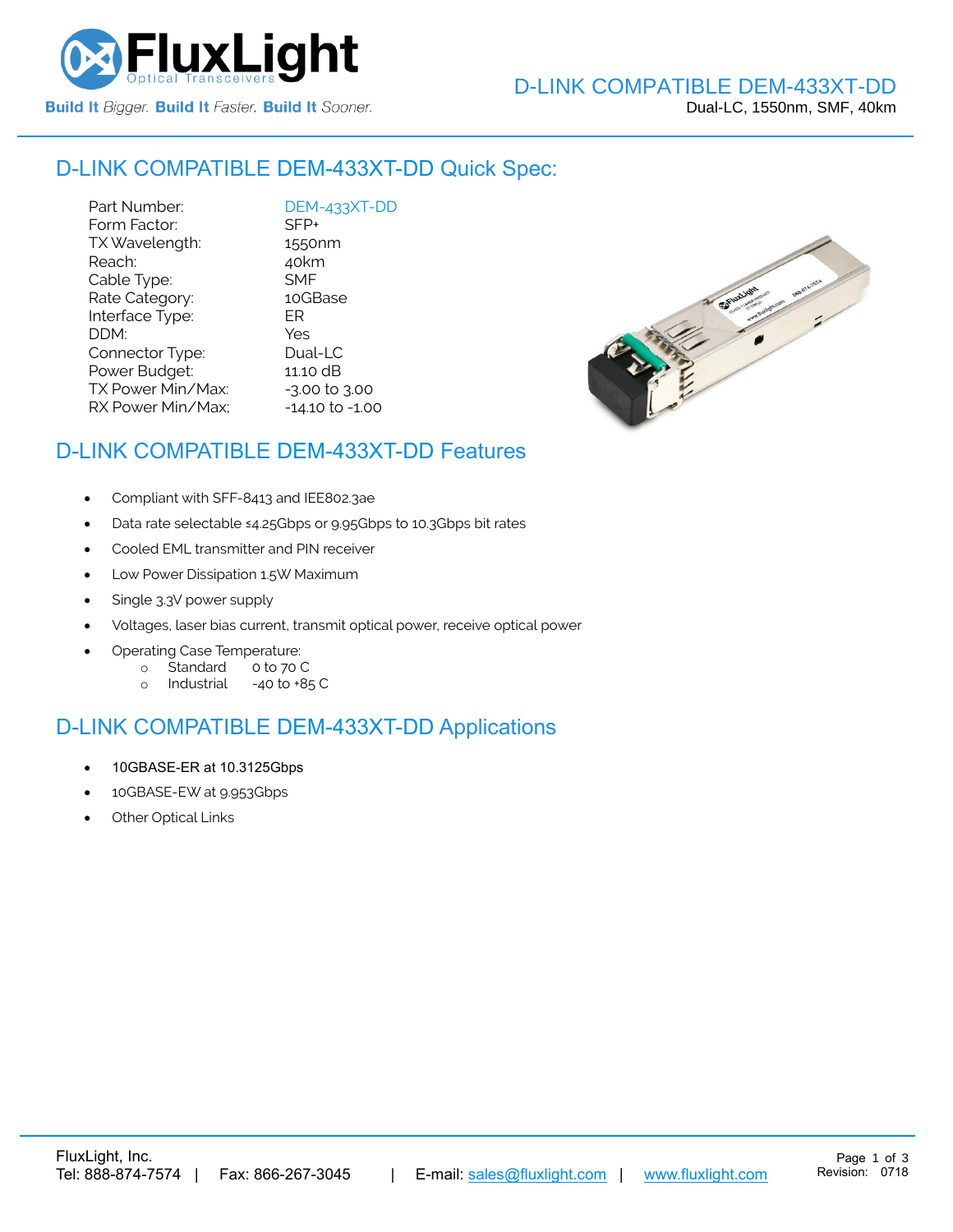

**Build It Bigger. Build It Faster. Build It Sooner.** 

# Electrical Characteristics (Condition: Ta=TOP)

| <b>Parameter</b>                  | <b>Symbol</b> | Min.    | <b>Typ</b> | Max.      | <b>Unit</b> | <b>Notes</b>                    |
|-----------------------------------|---------------|---------|------------|-----------|-------------|---------------------------------|
| CML Inputs(Differential)          | Vin           | 150     |            | 1200      | $mV p-p$    | AC coupled inputs               |
| <b>Supply Current</b>             | ICC           |         |            | 300       | mA          |                                 |
| Input Impedance (Differential)    | Zin           | 85      | 100        | 115       | ohm         | $\mathrm{R}$ in > 100 kohm @ DC |
| Tx_Disable Input Voltage - Low    | VIL           | $\circ$ |            | 0.8       | $\vee$      |                                 |
| Tx_Disable Input Voltage - High   | VIH           | 2.0     |            | 3.45      | $\vee$      |                                 |
| Tx_Fault Output Voltage - Low     | <b>VOL</b>    | $\circ$ |            | 0.5       | $\vee$      |                                 |
| Tx_Fault Output Voltage - High    | <b>VOH</b>    | 2.0     |            | $Vcc+0.3$ | $\vee$      |                                 |
| <b>CML Outputs (Differential)</b> | Vout          | 350     |            | 700       | mV pp       | AC coupled outputs              |
| Output Impedance (Differential)   | Zout          | 85      | 100        | 115       | ohms        |                                 |
| Rx_LOS Output Voltage-Low         | <b>VOL</b>    | $\circ$ |            | 0.5       | $\vee$      |                                 |
| Rx_LOS Output Voltage-High        | <b>VOH</b>    | 2.5     |            |           | $\vee$      |                                 |

# Optical Characteristics (Condition: Ta=TOP)

| <b>TX</b>                        |         |                  |                          |                          |                |             |  |
|----------------------------------|---------|------------------|--------------------------|--------------------------|----------------|-------------|--|
| <b>Parameter</b>                 |         | <b>Symbol</b>    | Min                      | <b>Typ</b>               | <b>Max</b>     | <b>Unit</b> |  |
| Data Rate                        |         |                  | $\overline{\phantom{a}}$ | 10.3                     | $\overline{a}$ | Gb/s        |  |
| 9µm Core Diameter SMF            |         |                  |                          | 10                       |                | Km          |  |
| Centre wavelength                |         | $\lambda c$      | 1530                     | 1550                     | 1565           | nm          |  |
| Output Spectral Width(-20dB)     |         | Δλ               | $\overline{\phantom{a}}$ | ۰                        | $\mathbf{1}$   | nm          |  |
| Average Output Power             |         | $P_{\text{out}}$ | $-3$                     | $\overline{\phantom{a}}$ | $+3$           | dBm         |  |
| <b>Extinction Ratio</b>          |         | ER               | 6                        | $\overline{\phantom{0}}$ |                | dB          |  |
| Average Power of OFF Transmitter |         |                  |                          |                          | $-30$          | dBm         |  |
| Side Mode Suppression Ratio      |         | <b>SMSR</b>      | 30                       |                          |                | dB          |  |
| Input Differential Impedance     |         | Zin              | 90                       | 100                      | 110            | Ω           |  |
| <b>TX Disable</b>                | Disable |                  | 2.0                      |                          | $Vcc+0.3$      | $\vee$      |  |
|                                  | Enable  |                  | $\circ$                  |                          | 0.8            |             |  |
| <b>TX Fault</b>                  | Fault   |                  | 2.0                      |                          | $Vcc+0.3$      |             |  |
|                                  | Normal  |                  | $\circ$                  |                          | 0.8            | $\vee$      |  |